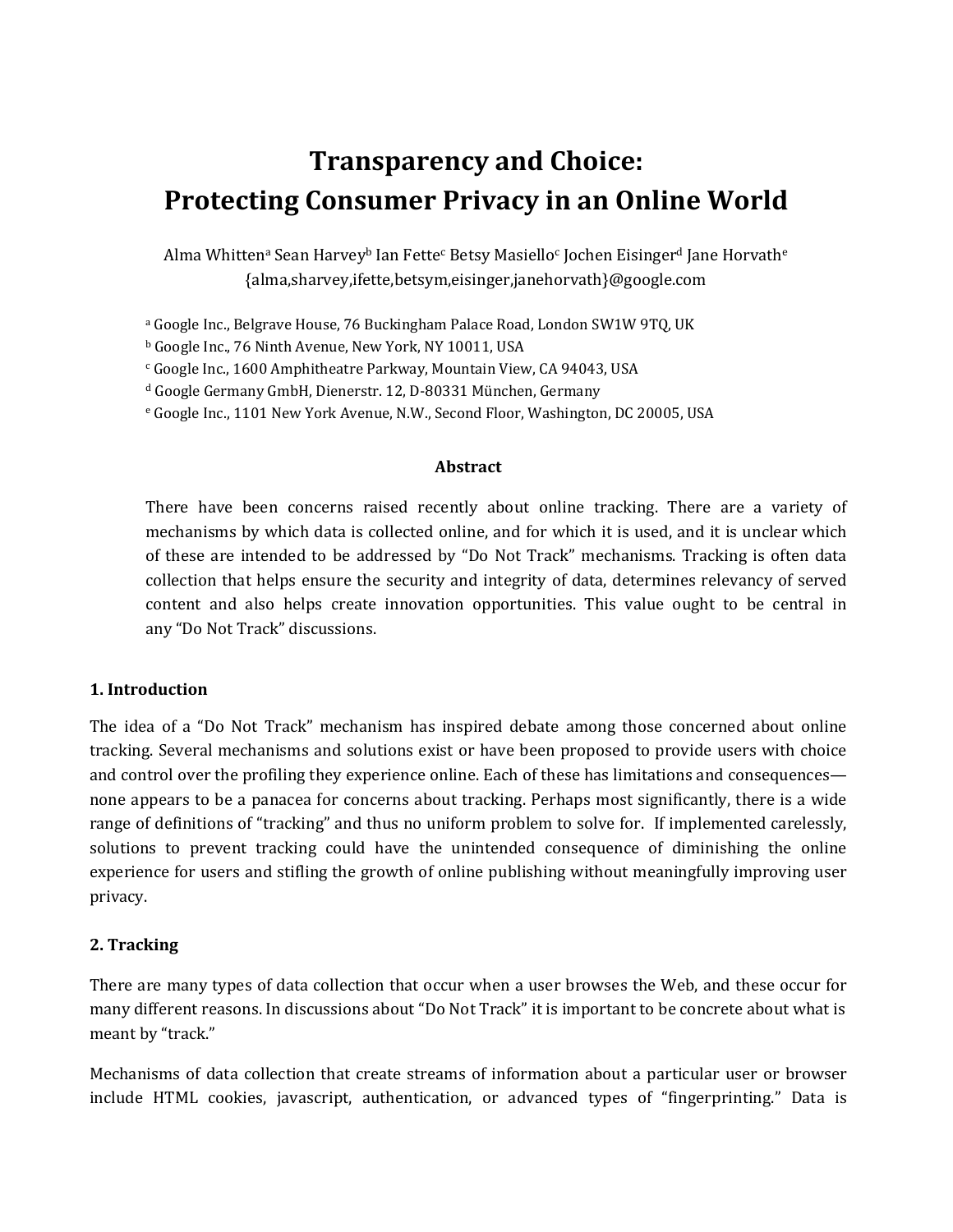collected by first-party publishers to serve personalized content to users. It can also be collected by third-party content providers for the same reason. Data may also be used to monetize content, either by serving contextually targeted advertisements to a user, or by inferring interests that a particular browser or user is likely to have and serving ads targeted to those interests. Importantly, the data collected may be used not only to personalize content and advertisements, but also to protect and secure services from fraud and abuse.

### **3. Existing approaches**

There are a variety of existing approaches to preventing tracking. The longest-standing approach relies on cookie settings in the browser: users of most major browsers can choose to block all cookies from being set, block third party cookies from being set, or in some cases block cookies from specific domains from being set. More recently a number of approaches have sought to build on the cookie infrastructure but enable users a more global option for preventing ad targeting.

A second variety of approach is browser extensions and features that block network requests altogether or block the display of network content. This network-level blocking is effectively based on a list of domains to which network requests cannot be sent if an extension or feature is turned on, or from which content cannot be viewed.

A third and newly proposed approach is an HTTP header. The idea is for users to signal their preference to not be tracked universally to all websites they visit.

## **3. Analysis**

What is sometimes referred to as tracking is often data collection that helps ensure the security and integrity of data, determines relevancy of served content and also helps create innovation opportunities. It is important not to let a single negatively-loaded term obscure the fact that data collection is the source for the creation of value as well as the legitimate concerns of different parties.

A common assertion made in discussions about tracking is that average users do not want to be tracked and do not understand the tracking ecosystem. As we set out goals for the workshop, one question to ask is whether one goal should be helping users understand the data collection that occurs online as well as its risks and benefits.

One observation of the range of solutions described above is that most, though not all, focus on providing the user a simple decision interface for an inherently complex ecosystem: turn on a header or don't, block third party cookies or don't, install a content blocking feature or don't. However, some solutions have features that focus on enhancing transparency to the end user. We should analyze the impact of improved transparency on the user's online experience, as well as their understanding of the ecosystem, and whether improved transparency influences the decisions they make about various